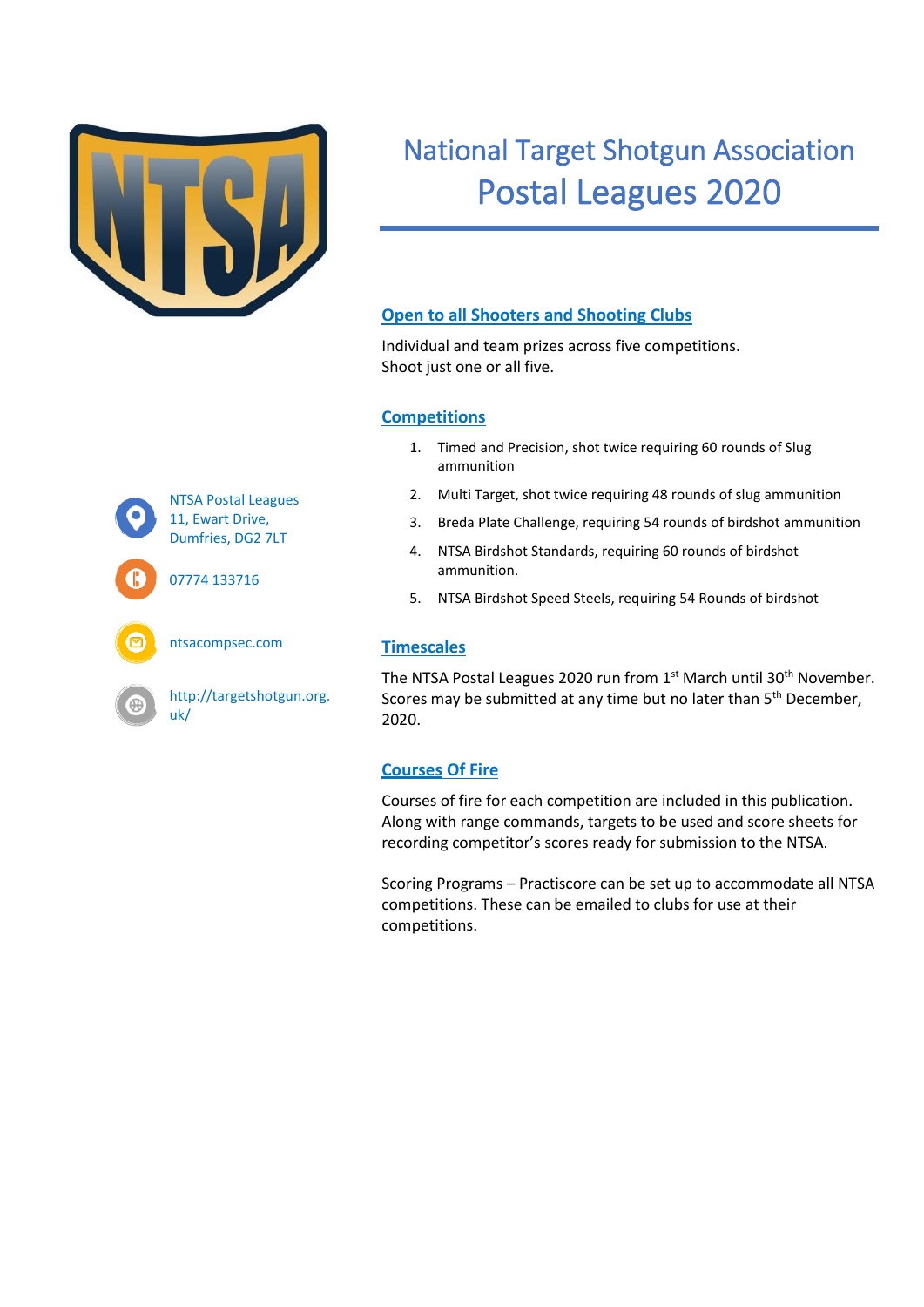## **NTSA Postal Leagues 2020 - Information**

There are five competitions making up the Postal Leagues. Each may be shot at any time between 1st March until 30<sup>th</sup> November. Scores can be taken from any club competition or any NTSA National event where that particular competition is being run.

The NTSA Postal Leagues are open to all shooters and Clubs may enter teams of three.

The course of fire for each competition follows, along with an individual score sheet and entry form. Please ensure all information required is included on the sheet.

Team entries consist of 3 members, all from the same club. Their combined scores will determine the overall team placings in each competition. These will be automatically calculated. Clubs may enter more than one team.

Prizes will be awarded dependent on the number of entries received for each competition.

Practiscore – The Practiscore App can be downloaded onto tablets and is ideal for scoring all NTSA competitions. It is possible to email to you the set up for each competition. You will be required to add the names of your club members participating and add their scores or times. This will give you an overall result for your club members. You can also email a copy of the results for inclusion into the Postal Leagues. You can request a copy of the Practiscore competition by emailing [ntsacompsec@gmail.com](mailto:ntsacompsec@gmail.com) stating which of the five competitions you require.

Please also use this address for any inquiries about the Postal Leagues and the running of the competitions.

Note: The T&P and Multi Target Competitions should be shot at 25 yards. However, where the 30 yard distance has been used scores will be accepted.

DP1 and DP2 targets are available from McQueen Targets.<https://www.mcqueentargets.com/> Best ring to order - 01896 664269

The birdshot competitions must be shot in separating steel plates. NOT on plate racks. Need Steel Plates – Contact James Armstrong at Practical Targets [practicaltargets@gmail.com](mailto:practicaltargets@gmail.com)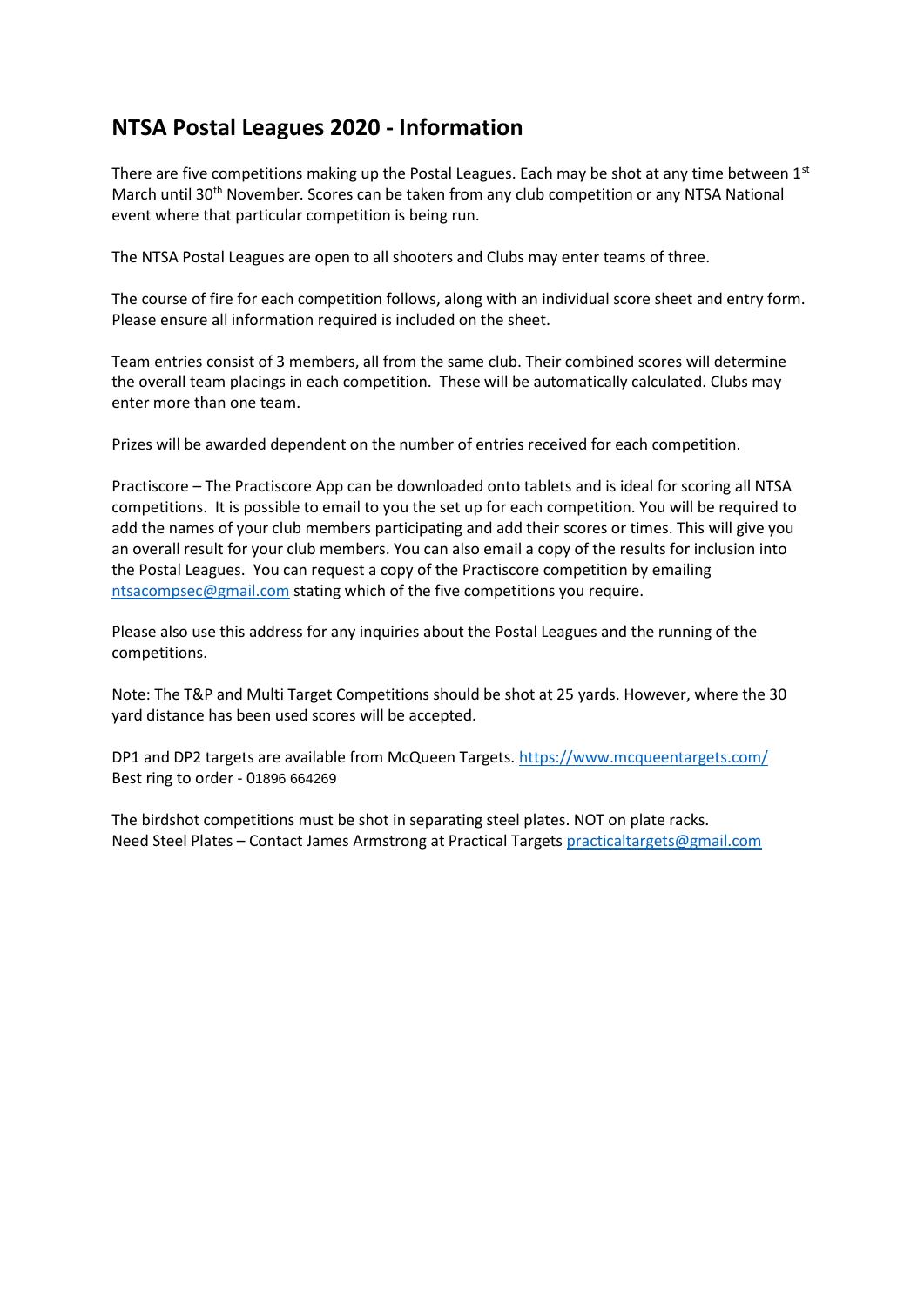## **NTSA Postal Leagues 2020 Competition 1 Timed & Precision**

#### **25/30 Meter Course of Fire**

1 DP2 target requiring 30 rounds of slug, shot at 25/30m, 20m & 15 m. Target scored after each practice. Maximum score = 300 points

#### **Range Commands.**

With 6 rounds load and make ready. If you are finished, unload and

You may check and adjust your sights. If clear, hammer down and open

show clear action

Targets Away **Range Clear** Range Clear Are you ready Stand By

#### **Start Position**

Loaded with 6 rounds only.

Gun held in two hands at waist level and parallel to the ground. Safety may be applied.

#### **Practice 1 25/30M**

12 Shots to be fired in two minutes to include reload.

#### **Practice 2 20m**

Targets will make 6 appearances of 2 seconds with an away time of 5 seconds. One shot to be fired on each appearance.

Gun must return to start position after each appearance. Repeated.

#### **Practice 3 15m**

Targets will make 3 appearances of 3 seconds with an away time of 5 seconds. Two shots to be fired on each appearance.

Gun must return to start position after each appearance.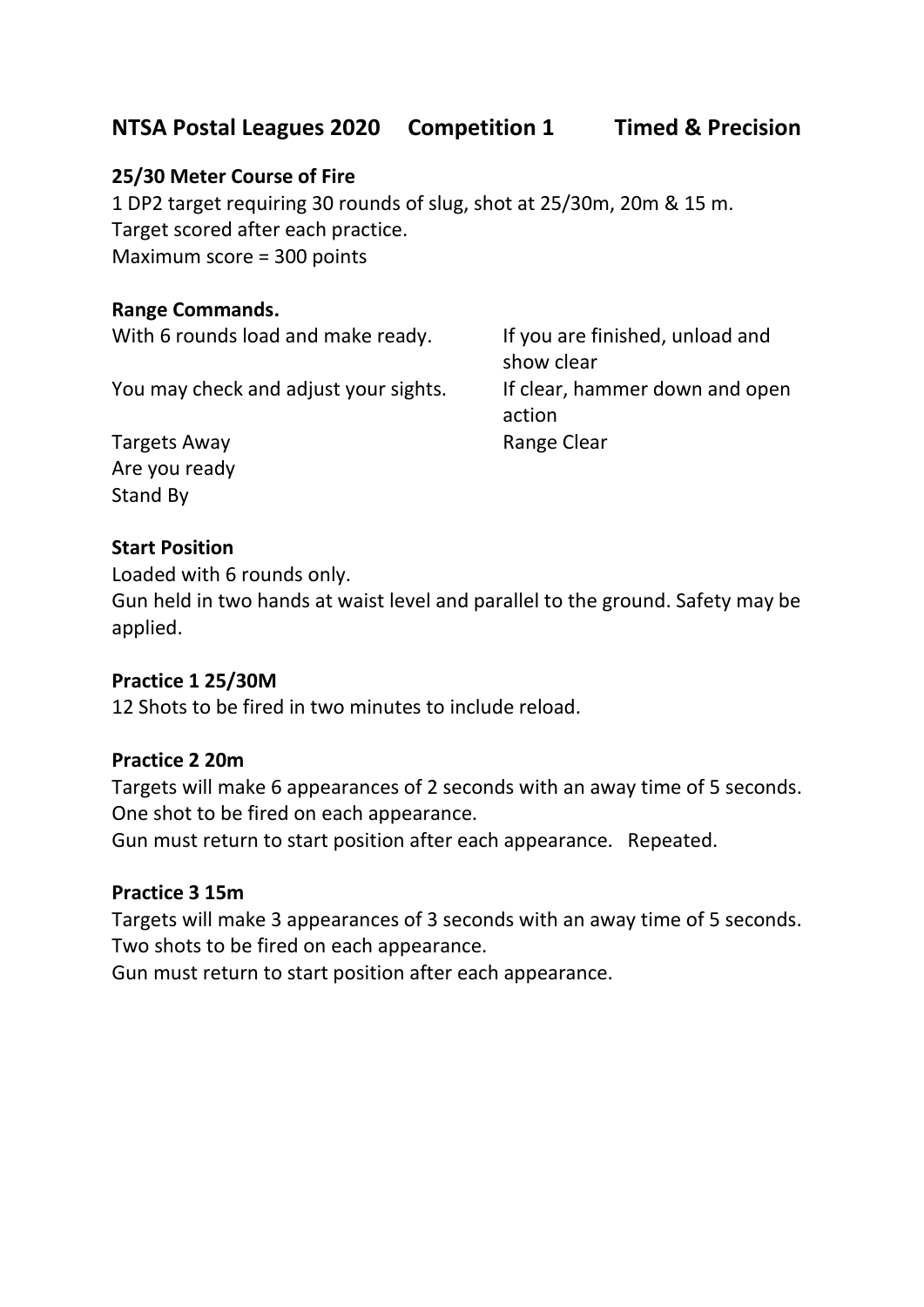#### **NTSA Postal Leagues 2020 Competition 1 Timed & Precision Score Sheet**

## Name Shotgun Semi Auto / Pump

Club Optical Sights Yes / No

## Match 1

Match 2

| 25/30 | 20 | 15 | Total       | Score |
|-------|----|----|-------------|-------|
|       |    |    | <b>Hits</b> |       |
|       |    |    |             | X10   |
|       |    |    |             | X10   |
|       |    |    |             | X9    |
|       |    |    |             | X8    |
|       |    |    |             | X7    |
|       |    |    |             | Х6    |
|       |    |    |             |       |
|       |    |    | Total       |       |
|       |    |    | Score       |       |
|       |    |    |             |       |

|                    | 25/30 | 20 | 15 | Total       | Score |
|--------------------|-------|----|----|-------------|-------|
|                    |       |    |    | <b>Hits</b> |       |
| $\pmb{\mathsf{X}}$ |       |    |    |             | X10   |
| 10                 |       |    |    |             | X10   |
| 9                  |       |    |    |             | X9    |
| 8                  |       |    |    |             | X8    |
| $\overline{7}$     |       |    |    |             | X7    |
| 6                  |       |    |    |             | X6    |
| <b>Miss</b>        |       |    |    |             |       |
|                    |       |    |    | Total       |       |
|                    |       |    |    | Score       |       |

Date Completed …………………………………………………… Date Completed ……………………………………… Competitor Sign ………………………………………………………

- - - - - - - - - - - - - - - - - - - - - - - - - - - - - - - - - - - - - - - - - - - - - - - - - - - - - - - - - - - - - - - - - - - - - - - - - - - - -

# **Team Entry Form – Timed & Precision**

**Club Name** 

**Club Contact Email** 





# **1.**

 **2.**

 **3.**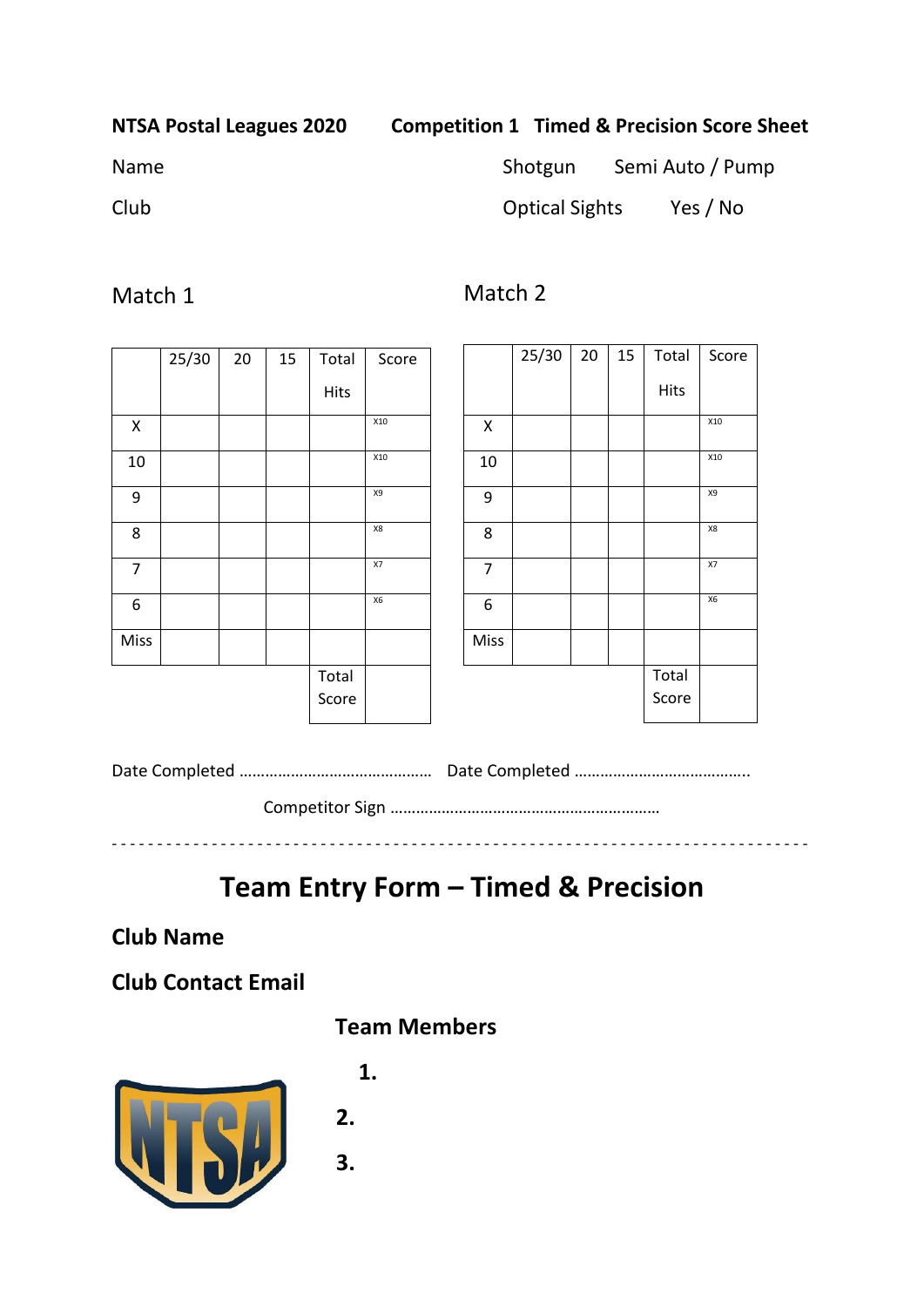## **NTSA Postal Leagues 2020 Competition 2 Multi Target**

#### **25/30 Meter Course of Fire**

2 DP1 targets requiring 24 rounds of slug, shot at 25/30m, 25m, 20m & 15 m. Targets scored at the conclusion of all four practices. Maximum score = 120 points.

#### **Range Commands.**

With 6 rounds load and make ready. If you are finished, unload and show clear You may check and adjust your sights. If clear, hammer down and open

action

Targets Away **Range Clear Range Clear** Are you ready Stand By

#### **Start Position**

Loaded with 6 rounds only.

Gun held in two hands at waist level and parallel to the ground. Safety may be applied.

#### **Practice 1 – 30/25 Meters**

6 Shots in 15 seconds on your left hand target.

#### **Practice 2 - 25 Meters**

3 Shots on each target in 10 Seconds

#### **Practice 3 - 20 Meters**

Targets will make 3 appearances of 3 seconds with an away time of 5 seconds. Two shots to be fired on your right hand target on each appearance. Gun must return to start position after each appearance of the targets.

#### **Practice 4 - 15 Meters**

3 Shots on each target in 8 Seconds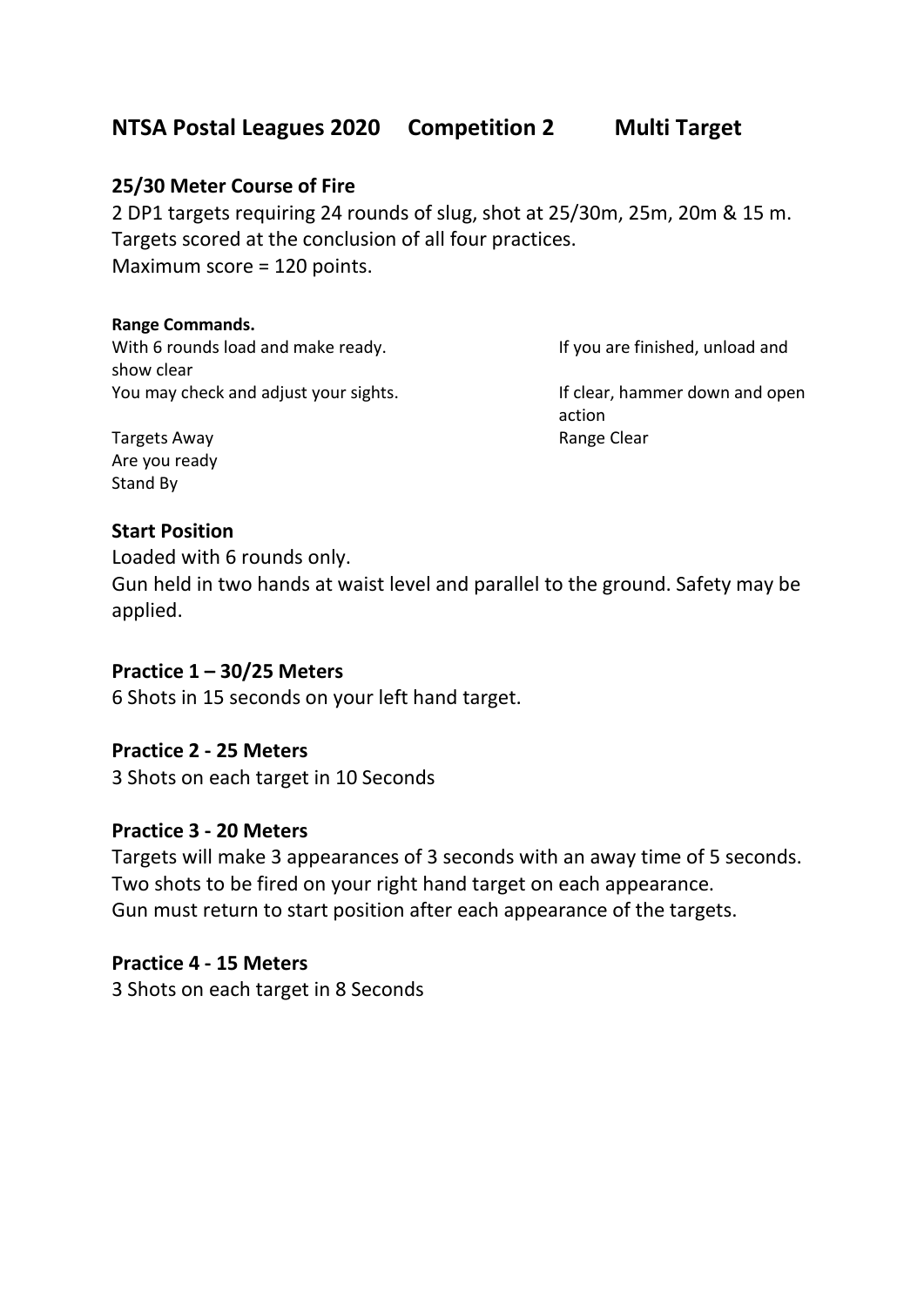#### **NTSA Postal Leagues 2020 Competition 2 Multi Target Score Sheet**

Name Shotgun Semi Auto / Pump

## **Match 1**

## **Match 2**

|                    | 25/30 | 25 | 20 | 15 | Total | Score          |
|--------------------|-------|----|----|----|-------|----------------|
|                    |       |    |    |    | Hits  |                |
| $\pmb{\mathsf{X}}$ |       |    |    |    |       | X5             |
| 5                  |       |    |    |    |       | X5             |
| 4                  |       |    |    |    |       | Χ4             |
| 3                  |       |    |    |    |       | X3             |
| $\overline{2}$     |       |    |    |    |       | X <sub>2</sub> |
| Miss               |       |    |    |    |       |                |
|                    |       |    |    |    | Total |                |
|                    |       |    |    |    | Score |                |

|                | 25/30 | 25 | 20 | 15 | Total          | Score          |
|----------------|-------|----|----|----|----------------|----------------|
|                |       |    |    |    | Hits           |                |
| Χ              |       |    |    |    |                | X5             |
| 5              |       |    |    |    |                | X5             |
| 4              |       |    |    |    |                | X4             |
| 3              |       |    |    |    |                | X3             |
| $\overline{2}$ |       |    |    |    |                | X <sub>2</sub> |
| Miss           |       |    |    |    |                |                |
|                |       |    |    |    | Total<br>Score |                |

Date Completed ………………………………………………….. Date Completed …………………………………………

Competitor Sign ………………………………………….

# **Team Entry Form – Multi Target**

- - - - - - - - - - - - - - - - - - - - - - - - - - - - - - - - - - - - - - - - - - - - - - - - - - - - - - - - - - - - - - - - - - - - - - - - - - - - -

**Club Name** 

## **Club Contact Email**

**Team Members 1.**

**2.**

**3.**



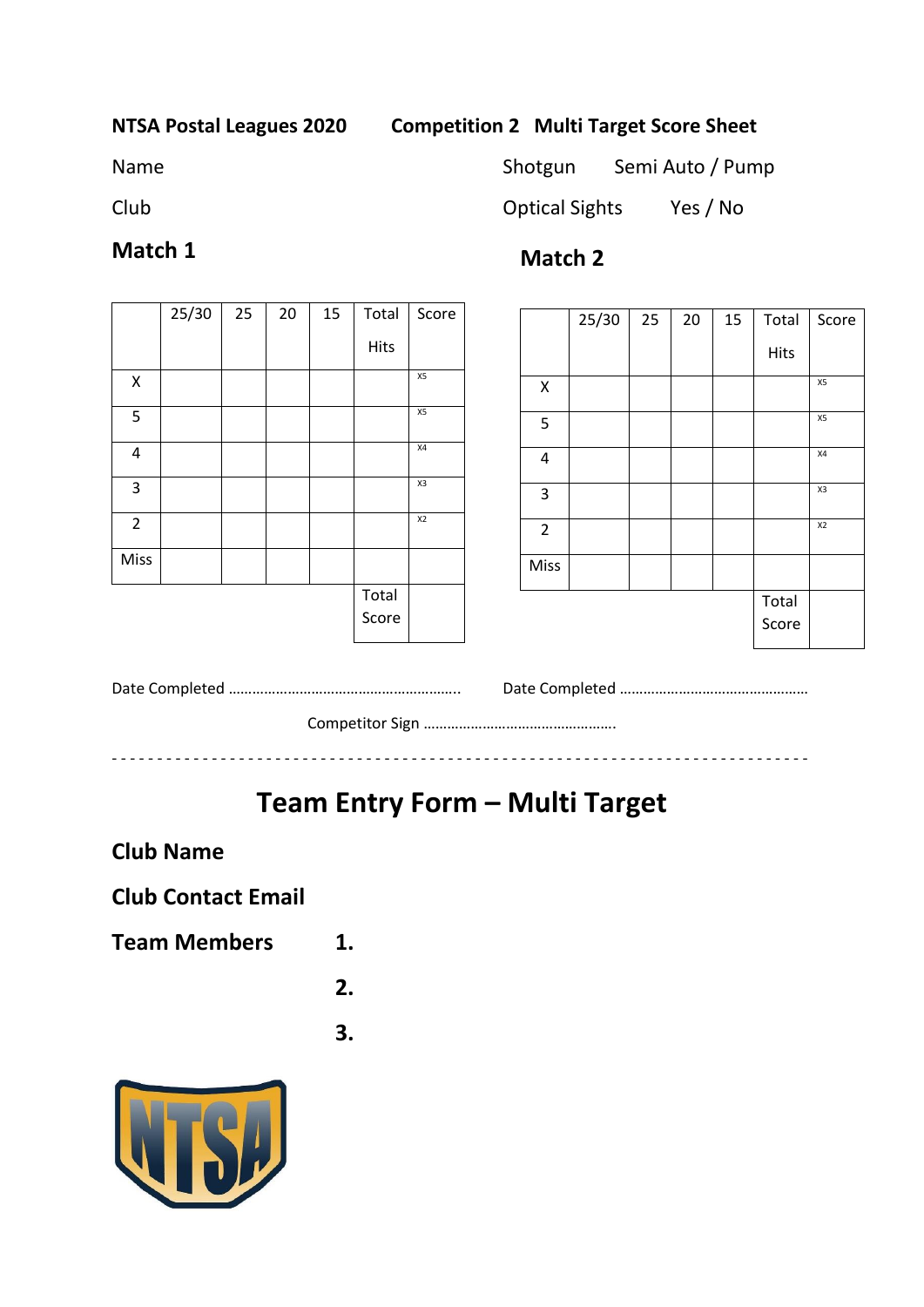#### **10 Meter Course of Fire**

The Postal league consists of 3 matches, each has two runs. A total of 54 rounds of Birdshot ammunition is required.

9 metal plate targets (separating), requiring 9 rounds per run. Scoring is Time Plus, scored after each run. Section 2 guns may also be used.

#### **Range Commands**

| <b>LOAD</b>                          | <b>UNLOAD</b>                                   |
|--------------------------------------|-------------------------------------------------|
| With * rounds, load and make ready.  | If you have finished, unload and<br>show clear. |
| You may check and adjust your sights | If clear, hammer down and open<br>action.       |
| Are you ready                        | Range clear                                     |
| $C+ and D$                           |                                                 |

Stand By

#### **Start Position**

Standing upright behind table with gun held in two hands at waist level and parallel to the ground. Gun condition depends on match procedure.

#### **Procedure**

On the audible start signal, shoot the targets in any order using a maximum of 9 rounds of birdshot ammunition only. Any remaining plates will incur a time penalty of 5 seconds which is added to the time taken. All shooting be from behind the table. There is a 10 second penalty for shooting more than 9 shots.

#### **Match 1 Unloaded Start**

All gun divisions - Gun unloaded, all ammunition placed on table.

#### **Match 2 Loaded with 3**

All gun divisions - Loaded with 3 rounds, with 6 rounds placed on table.

#### **Match 3 Fully Loaded**

Section 1 – Loaded with 9 rounds.

Section 2 – loaded with 3 rounds with 6 rounds on the table.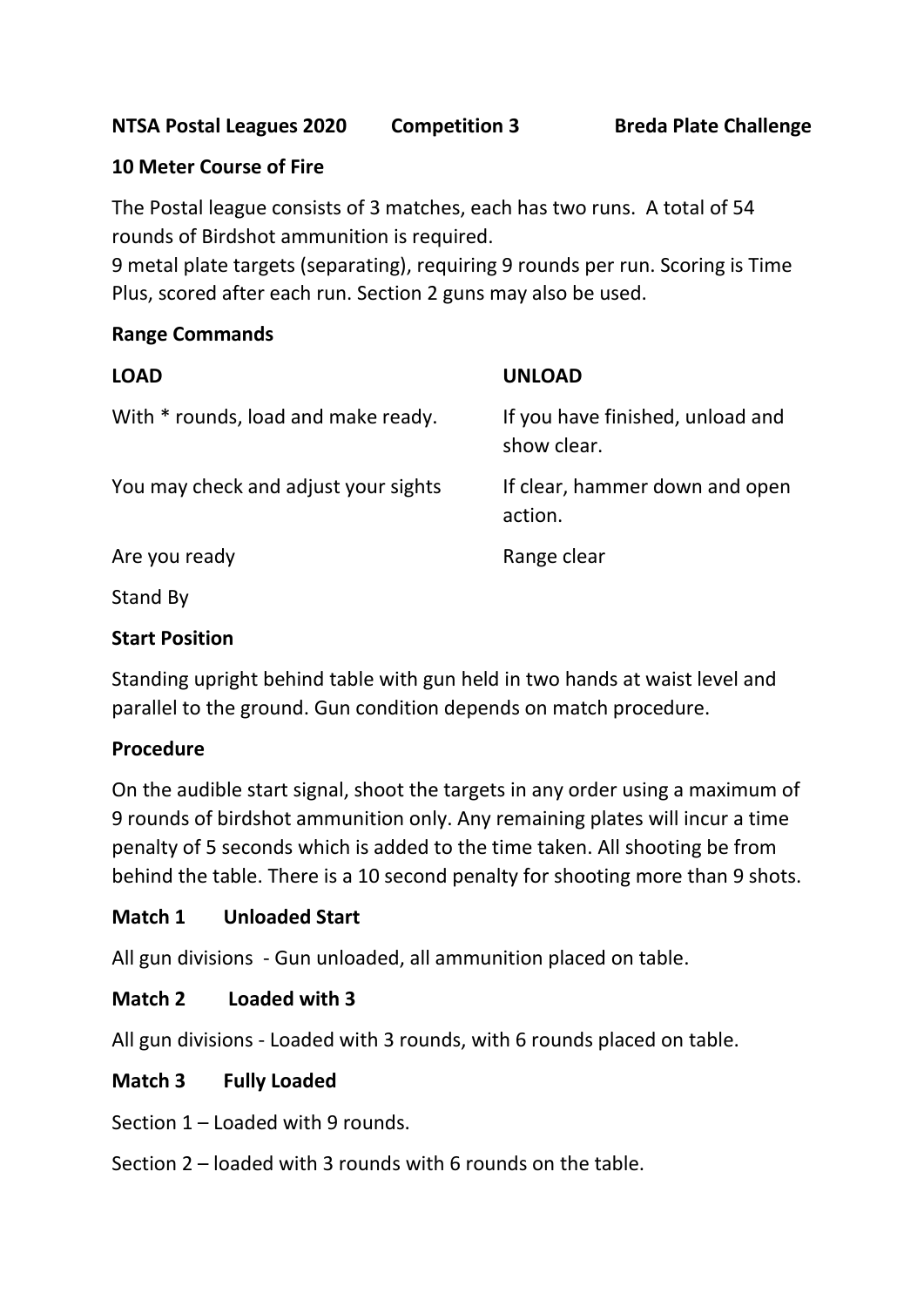## **NTSA Postal leagues 2020 Competition 3 Breda Plate Challenge Score Sheet**

| Name | Shotgun | Semi Auto / Section 2 |
|------|---------|-----------------------|
|      |         | Magazine Fed / Pump   |

Club Optical Sights Yes / No

## **Match 1**

|       | Time | <b>Miss</b> | Proc  | <b>Run Time</b> |
|-------|------|-------------|-------|-----------------|
| Run 1 |      |             |       |                 |
| Run 2 |      |             |       |                 |
|       |      |             | Match |                 |
|       |      |             | Time  |                 |

## **Match 2**

|       | Time | <b>Miss</b> | Proc  | <b>Run Time</b> |
|-------|------|-------------|-------|-----------------|
| Run 1 |      |             |       |                 |
| Run 2 |      |             |       |                 |
|       |      |             | Match |                 |
|       |      |             | Time  |                 |

## **Match 3**

|       | Time | Miss | Proc          | <b>Run Time</b> |
|-------|------|------|---------------|-----------------|
| Run 1 |      |      |               |                 |
| Run 2 |      |      |               |                 |
|       |      |      | Match<br>Time |                 |

# **Team Entry Form – Breda Plate Challenge**

## **Club Name**

## **Club Contact Email**



**Team Members 1. 2.**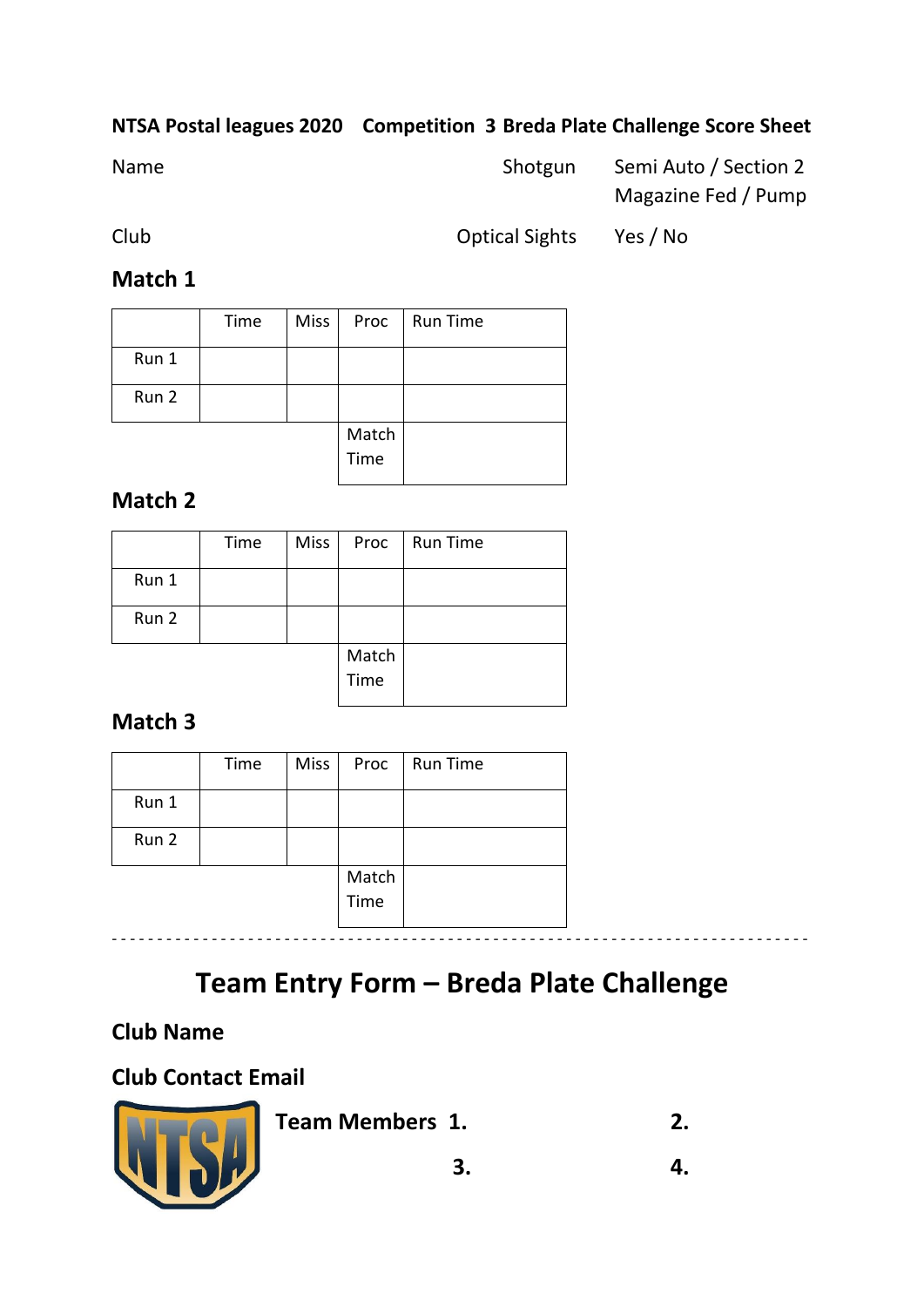## **NTSA Postal Leagues 2020 Competition 4 NTSA Birdshot Standards**

The Birdshot Standards Postal League consists of 5 matches, each is worth 60 points. The total score of all the matches shot will count. Maximum score is 300 points. Shot at 10 meters across two sets of 6 metal plates.

The start position for each of the matches is  $-$  gun held in two hands at waist level and parallel to the ground. The start condition will be determined by the course of fire. Any match which begins with a loaded start will specify the number of rounds in the gun. Any rounds loaded in excess of that specified will be penalized with a procedural error penalty which is - 10 points.

Each match has a set time and a set number of rounds that may be fired.

The time will be controlled by par time on the shot timer. The RO will determine how many plates have fallen within the set time. Their decision is final.

Each plate is worth 5 points. There are no miss penalties.

#### **Range Commands.**

| <b>LOAD</b>                          | <b>UNLOAD</b>                                   |
|--------------------------------------|-------------------------------------------------|
| With * rounds, load and make ready.  | If you have finished, unload and<br>show clear. |
| You may check and adjust your sights | If clear, hammer down and open<br>action.       |
| Are you ready                        | Range clear                                     |
| Stand By                             |                                                 |

#### **Match 1 3-2-1**

- Practice 1 Unloaded Start (Option 3) shoot 2 targets in 3.5 seconds.
- Practice 2 Loaded Start (Option 2) shoot 4 targets in 3.5 seconds.
- Practice 3 Loaded Start (Option 1) shoot 6 targets in 3.5 seconds.

Section 2 =10 seconds.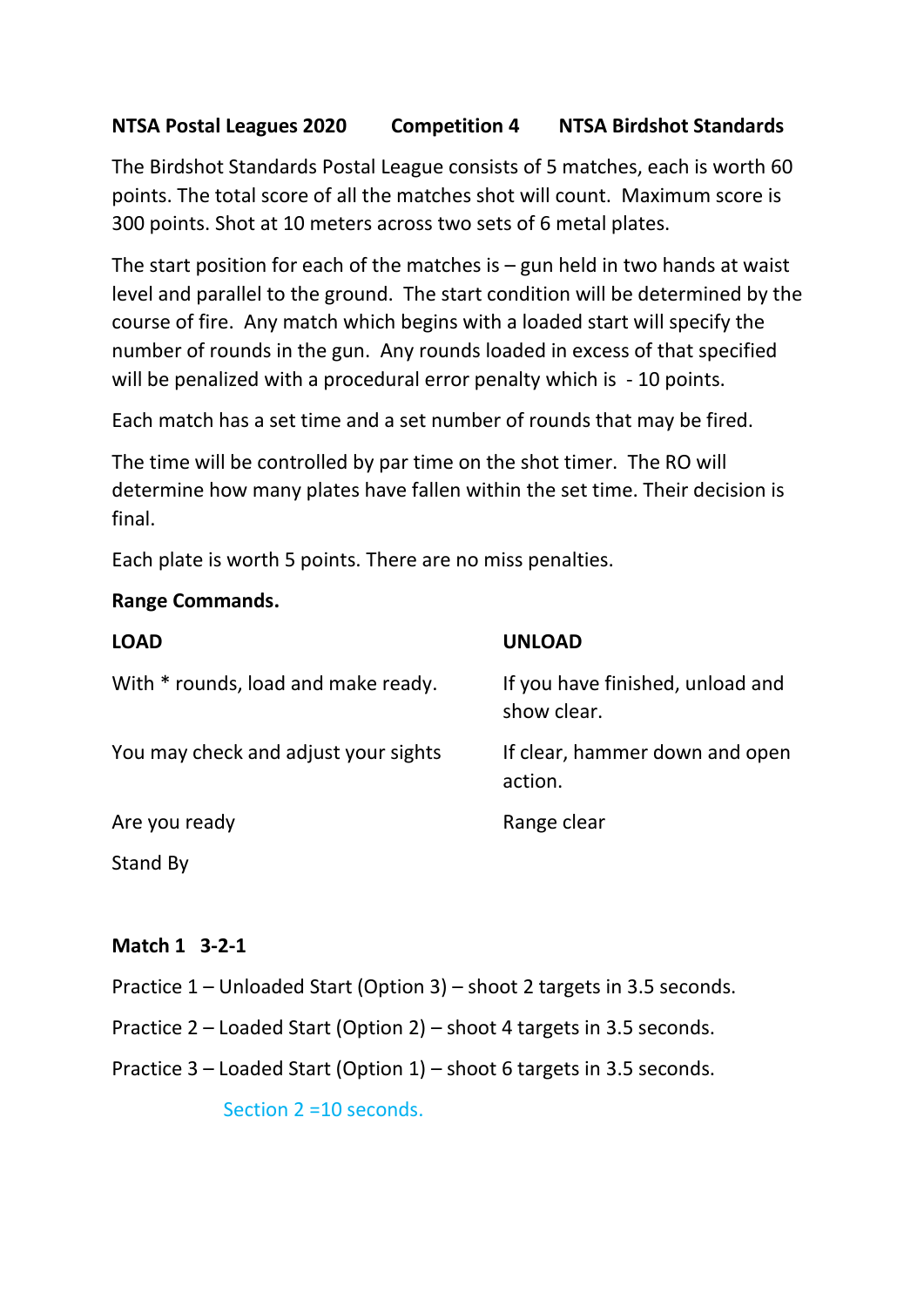### **Match 2 Load 1 / 2**

Practice 1 – Unloaded start (Option 3) – shoot 6 targets, load 1 shoot 1 in 14 seconds.

Practice 2 – Unloaded start (Option 3) – shoot 6 targets, load 2 shoot 2 in 14 seconds.

### **Match 3 Unloaded**

Practice 1 – Unloaded start (Option 3) – shoot 6 targets, in 9 seconds.

Practice 2 – Unloaded start (Option 3) – shoot 6 targets, in 9 seconds.

Open Division = 6 Seconds. Section 2 = 15 seconds.

### **Match 4 Strong & Weak 1**

Practice 1 – Loaded start (Option 1) – shoot 6 targets, in 3.5 seconds.

Section 2 = 10 seconds.

Practice 2 – Loaded start (Option 1) – shoot 6 targets, from your weak shoulder in 4.5 seconds.

Section 2 =15 seconds.

**Match 5 Strong & Weak 2** 

Practice 1 – Loaded start (Option 1) – shoot 6 targets, 2 shots from strong side,

2 from weak side and 2 from strong side in 10 seconds.

#### Section 2 = 20 seconds

Practice 2 – Loaded start (Option 1) – shoot 6 targets, 2 shots from weak side, 2 from strong side and 2 from weak side in 10 seconds.

Section 2 = 20 seconds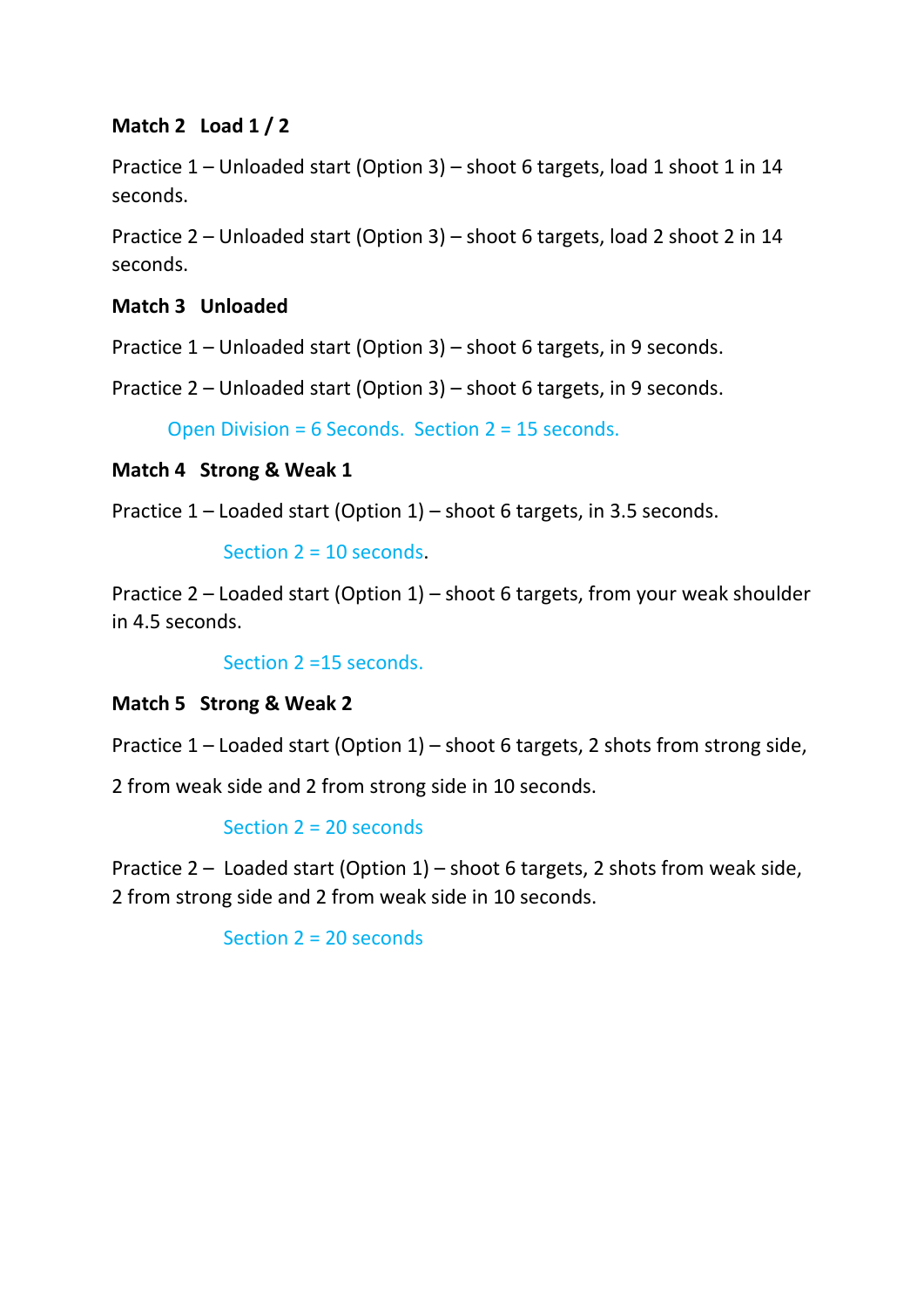**NTSA Postal leagues 2020 Competition 4 NTSA Birdshot Standards**

Name Shotgun Semi Auto / Section 2

Magazine Fed / Pump

Club Optical Sights Yes / No

Match 1

| Run 1       | Run 2 | Run 3       | Score (hits x 5pts) |
|-------------|-------|-------------|---------------------|
| <b>Hits</b> | Hits  | <b>Hits</b> |                     |
|             |       |             |                     |

Match 2 Match 3

| Run 1 | Run 2       | Score (hits x |
|-------|-------------|---------------|
| Hits  | <b>Hits</b> | 5pts)         |
|       |             |               |

| Run 1 | Run 2 | Score (hits x |
|-------|-------|---------------|
| Hits  | Hits  | 5pts)         |
|       |       |               |

#### Run 1 **Hits** Run 2 Hits Score (hits x 5pts)

## Match 4 Match 5

| Run 1<br>Hits | Run 2<br>Hits | Score (hits x 5pts) |
|---------------|---------------|---------------------|
|               |               |                     |

| <b>Total Score</b> |  |
|--------------------|--|
|                    |  |

# **Team Entry Form – Birdshot Standards**

- - - - - - - - - - - - - - - - - - - - - - - - - - - - - - - - - - - - - - - - - - - - - - - - - - - - - - - - - - - - - - - - - - - - - - - - - - - - -

## **Club Name**

## **Club Contact Email**



## **Team Members**

- **1. 2.**
- **3.**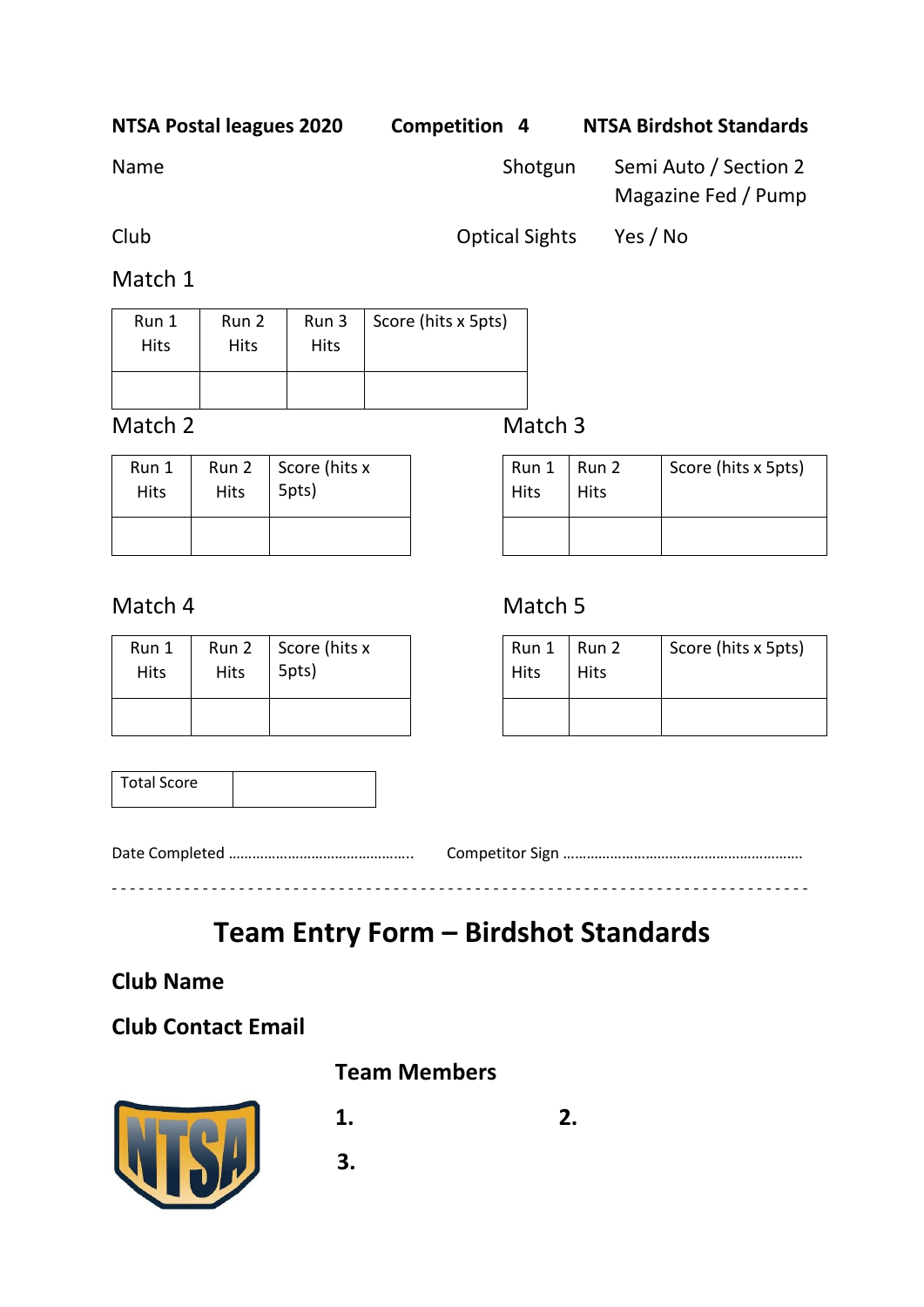## **NTSA Postal Leagues 2020 Competition 5 NTSA Birdshot Speed Steels**

The NTSA Speed Steels consist of 3 matches, each with three runs and shot at 10 meters. Each run consists of 6 metal plates (separating). Scoring is Time Plus. The time taken to knock the plates down with 6 rounds only. Any plates left standing will incur an additional 5 seconds to the run time. Over shots or failing to comply with the course briefing, will incur a penalty of + 10 seconds. Time by stopwatch or shot timer.

Start position and gun condition are determined by each match briefing.

| <b>LOAD</b>                          | <b>UNLOAD</b>                                   |
|--------------------------------------|-------------------------------------------------|
| With * rounds, load and make ready.  | If you have finished, unload and<br>show clear. |
| You may check and adjust your sights | If clear, hammer down and open<br>action.       |
| Are you ready                        | Range clear                                     |

Stand By

### **Match 1**

Start – Standing upright with gun held in two hands at waist level. Loaded with 6 Rounds (Option 1) Shoot targets freestyle. Repeated twice more.

### **Match 2**

Start – Seated on stool facing left or right. Gun held in two hands resting across things. Loaded with 6 rounds Option 2 (Empty Chamber)

## **Match 3**

Start - Standing upright with gun held in two hands at waist level. Unloaded gun (Option 3) Shoot targets freestyle. Load 6 rounds only after start signal from belt. Repeated twice more.